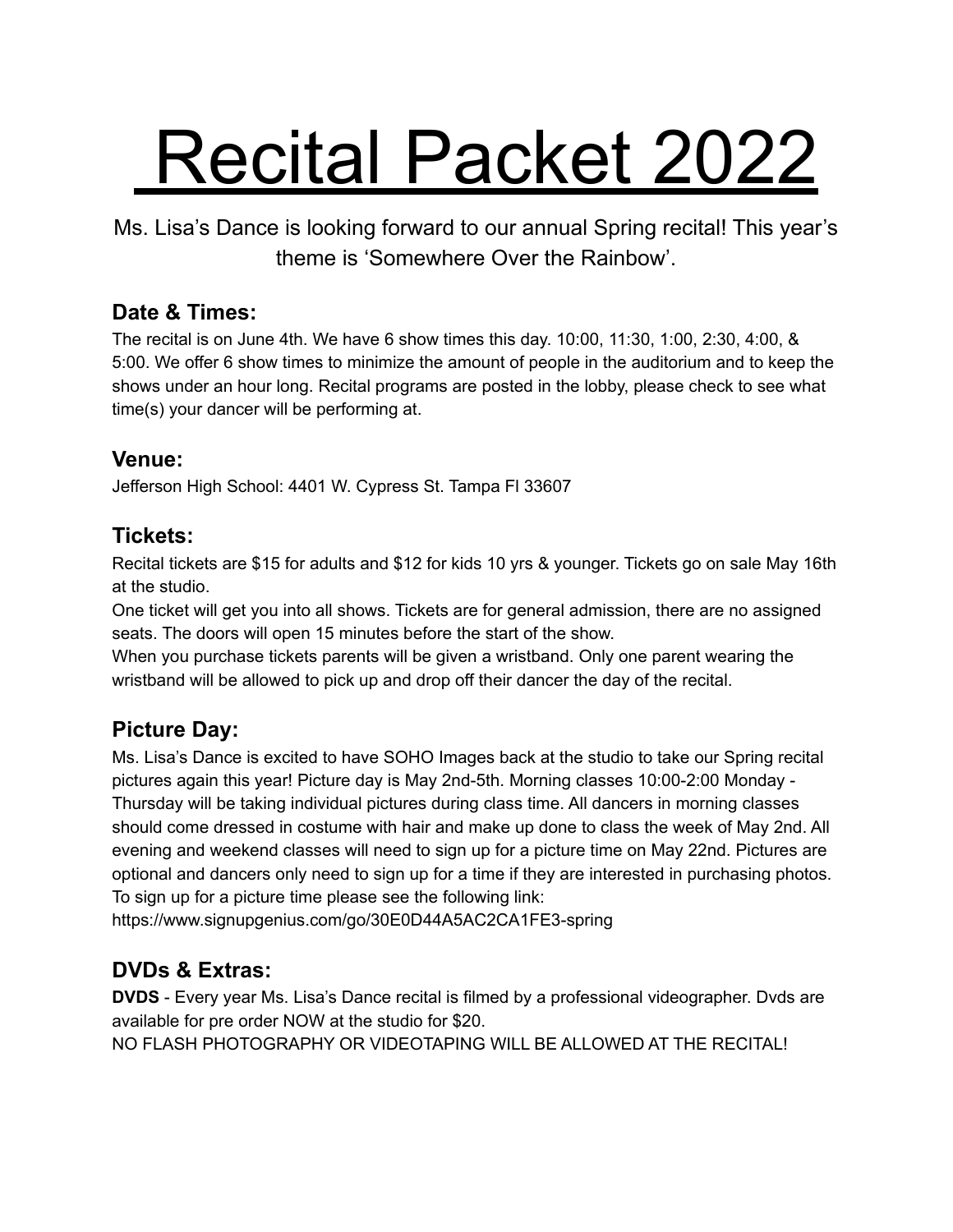**FLOWERS** - Preorder your dancer a special bouquet of flowers. Flowers are available for purchase online starting May 9th-26th. Please check your email for the link to order flowers. Flowers are \$15 & \$18. Flowers will be picked up the day of the show at Jefferson high School. A limited number of flowers will be available for purchase the day of the show.

#### **Room Moms:**

Room moms are needed for all classes ages 9 & under. Room moms will sit backstage/Cafeteria with the dancers for the entire show. Room moms are responsible for keeping their class together and entertained (coloring pages, snacks, and other activities will be provided by Ms. Lisa's Dance). You can even bring a computer or IPad to have the children watch a movie or video. Room moms will be allowed to leave the backstage area to sit in the audience during their dancer's routine. Once the routine is over the Room Mom will return back stage to take their class back to the holding area. ROOM MOMS WILL RECEIVE A FREE FRONT ROW TICKET TO THE SHOW! To volunteer to be a room mom please stop by the front desk. All Room moms will receive a badge to get them backstage. Only people with badges on will be permitted backstage.

#### **Dress Rehearsal:**

Dress Rehearsal will be at Jefferson High School on June 3rd. Only select classes will be required to attend the dress rehearsal. Your teacher will let you know if you need to attend dress rehearsal. Dress rehearsal schedule is also posted in the studio lobby.

#### **RECITAL PROCEDURES:**

Dancers need to arrive 15 minutes prior to the start of their show, dressed in costume with hair and make up done ready to perform. Upon arrival dancers will report directly to the cafeteria. Each class will have their own table to meet at. Dancers will remain at their table with the room moms until a Ms. Lisa's Staff member walks them backstage. Once dancers are done performing they MUST STAY UNTIL THE END OF SHOW. At the end of the show all dancers will be brought back to the caterferia for pick up.

**Costume Changes**: Any dancer under the age of 10 who has a costume change, we encourage a parent or guardian volunteer to be a room mom. If you are unable to volunteer to be a room mom, dancers will be brought back to the cafeteria after their dance. A parent or guardian will need to meet them in the cafeteria to help with the costume change. Ms. Lisa's staff are not responsible for costume changes backstage.